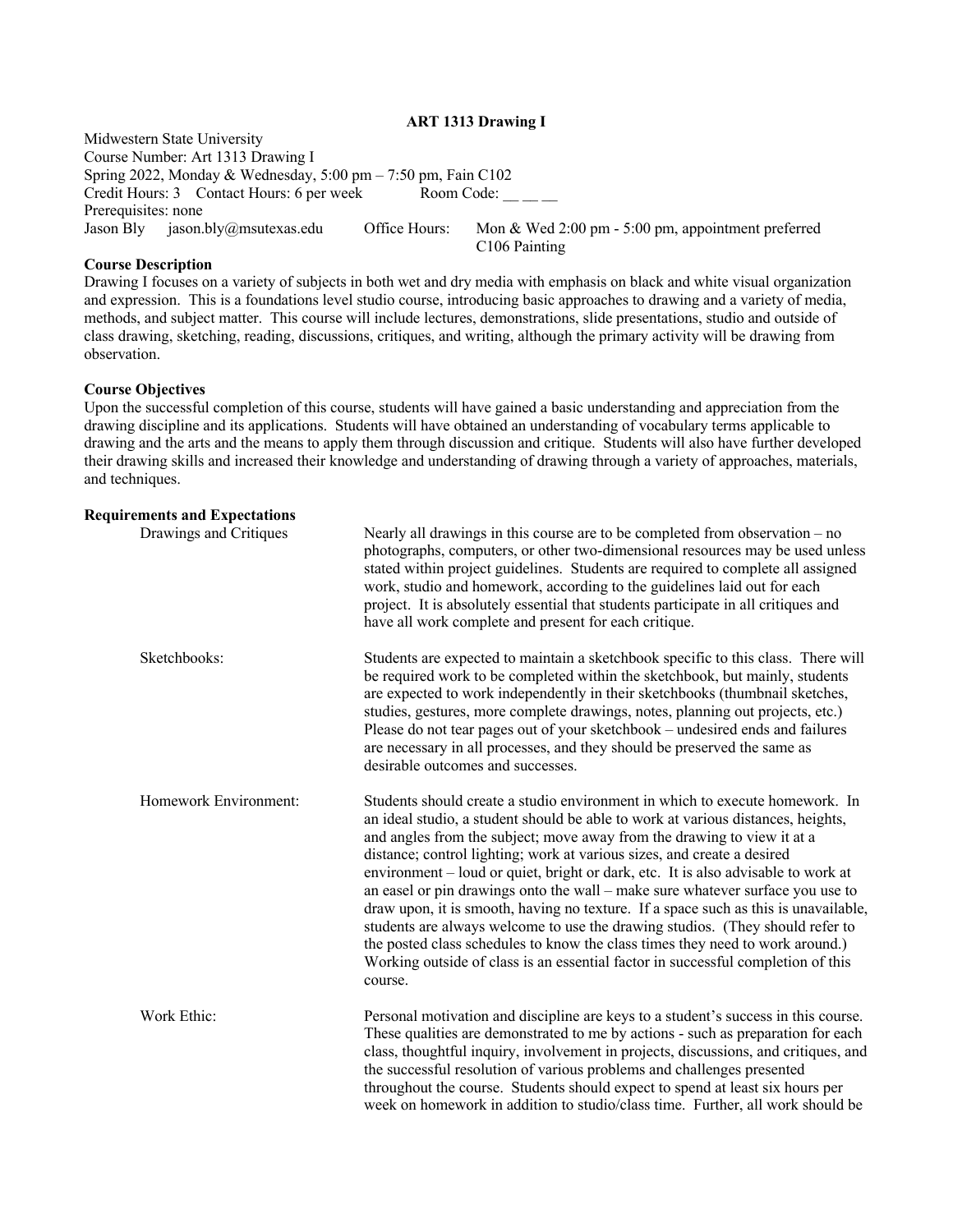stored and transported in a manner that preserves it for critiques and portfolio reviews. Late work will be lower in grade.

#### **Evaluation**

Student work will be reviewed by means of formal critique evaluations and portfolio reviews. Students will be evaluated according to predetermined requirements for all drawings. Individual projects will have grade weight attached when given to the class. Generally speaking, one-day exercises given in the beginning of the semester will be worth less than major projects given later.

Final Grade Summary:

 $A = 90 - 100\%$  B = 80 – 89 % C = 70 – 79% D = 60 – 69% F = 59 % OR LESS Please save all work an organized, chronological manner. No Final Exam will be given; your final grade will be calculated from the entirety of work produced.

Late work will be counted against; one letter grade for each class period after it is due. Ex: An A grade is lowered to B after one period late, after two periods late the A is lowered to C, etc.

Students should never miss a class critique. Apart from late grades on projects, this counts against overall participation. Plagiarism is unacceptable and will result in a 0 for the project. No exceptions. Any students found guilty of academic dishonesty is subject to disciplinary action as per the student handbook.

#### **Attendance, Absence, and Late Policy**

Students enrolled in the Juanita and Ralph Harvey School of Visual Arts must comply with the following department-wide Attendance, Absence, and Lateness Policy:

- Students arriving 10 minutes after class begins will be considered late, and will be counted absent.

- Three late arrivals count as a single absence.
- Students may be absent from class 3 times without penalty and without providing any documentation regarding the absence.
- If a student incurs a 4th absence, his or her final course evaluation will be reduced by a full letter grade.
- If a student is absent 5 times, whatever the reason, he or she will receive a failing grade (F) for the course, dropped from class roll, and be asked to stop attending class
- Students are required to remain in class for the entire class session. Students will earn an absence if they leave before the professor has dismissed class.
- Excused absences must be brought before me prior to the absence, or if later, the student must have supporting documentation (academic, medical, or family emergency) in the case of excessive absences.

#### **Conduct Statement**

Behavior that interferes with either the instructor's ability to conduct the class or the ability of other students to benefit from the instruction will result in the instructor's removing the disruptive student(s) from the class, either temporarily or permanently (instructor drop), and receive a final lower grade, up to and including F. In addition, and depending on the nature of the behavior or conduct, the student(s) may be subject to further disciplinary actions as per MSU policies.

### **Student Honor Creed**

# *"As an MSU Student, I pledge not to lie, cheat, steal, or help anyone else do so."*

As students at MSU, we recognize that any great society must be composed of empowered, responsible citizens. We also recognize universities play an important role in helping mold these responsible citizens. We believe students themselves play an important part in developing responsible citizenship by maintaining a community where integrity and honorable character are the norm, not the exception.

Thus, We, the Students of Midwestern State University, resolve to uphold the honor of the University by affirming our commitment to complete academic honesty. We resolve not only to be honest but also to hold our peers accountable for complete honesty in all university matters.

We consider it dishonest to ask for, give, or receive help in examinations or quizzes, to use any unauthorized material in examinations, or to present, as one's own, work or ideas which are not entirely one's own. We recognize that any instructor has the right to expect that all student work is honest, original work. We accept and acknowledge that responsibility for lying, cheating, stealing, plagiarism, and other forms of academic dishonesty fundamentally rests within each individual student.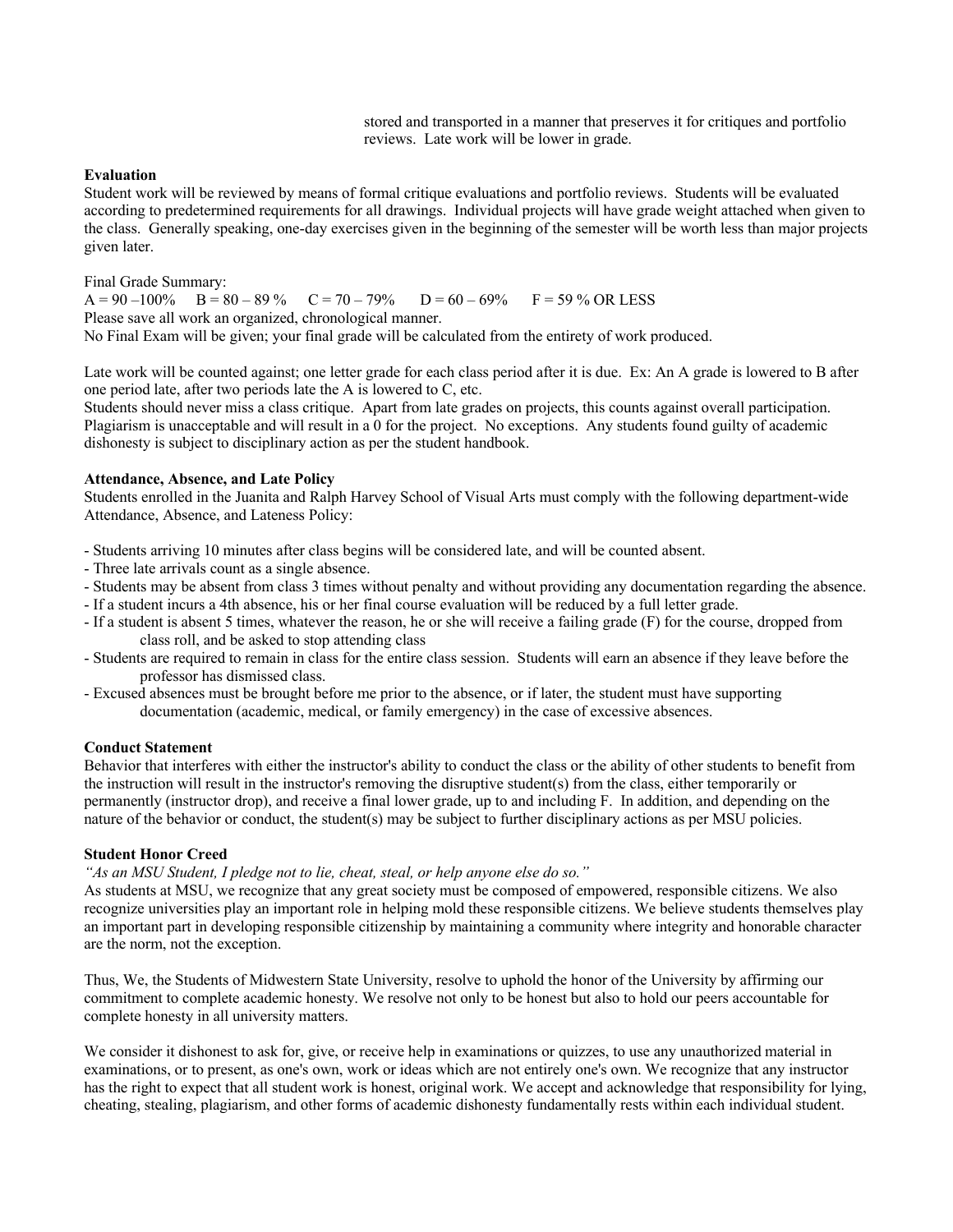We expect of ourselves academic integrity, personal professionalism, and ethical character. We appreciate steps taken by University officials to protect the honor of the University against any who would disgrace the MSU student body by violating the spirit of this creed.

*Written and adopted by the 2002-2003 MSU Student Senate.*

### **Campus Concealed Carry**

Senate Bill 11 passed by the 84<sup>th</sup> Texas Legislature allows licensed handgun holders to carry concealed handguns on campus, effective August 1, 2016. Areas excluded from concealed carry are appropriately marked, in accordance with state law. For more information regarding campus carry, please refer to the University's webpage at https://mwsu.edu/campus-carry/rulespolicies.

If you have questions or concerns, please contact MSU Chief of Police Patrick Coggins at patrick.coggins@mwsu.edu.

### **MSU Alcohol Policy**

Alcoholic beverages are not allowed on campus except in Bridwell Courts, Sundance Court and Sunwatcher Village apartment residences (see the current edition of the Housing and Residence Life Handbook for the specific policy guidelines regulating the use of alcoholic beverages in university housing) and at social functions which have been registered and approved through the Dean of Students office. Open containers are not allowed in public areas.

1. Alcoholic beverage functions must conform to state law.

- 2. State law prohibits the sale of alcoholic beverages without a liquor license. This shall include the free distribution of alcoholic beverages in connection with a function for which a cover charge has been assessed.
- 3. Public intoxication is considered to be offensive and in violation of this policy. Inappropriate and imprudent behavior will result in disciplinary sanctions.
- 4. Texas state law prohibits the consumption of alcoholic beverages in a public place at any time on Sunday between the hours of 2:15 a.m. and 12:00 noon and on all other days at any time between the hours of 2:15 a.m. and 7:00 a.m.
- 5. Alcoholic beverages may be served at scheduled university events only with prior approval by the Dean of Students. Applications for approval must be submitted in writing ten days prior to the event. Approval will be based upon organization planning, frequency of the event, groups served by the activity, activity focus, and the use and distribution of alcohol.
- 6. Alcoholic beverages at approved university events must be distributed under conditions which ensure compliance with state law with regard to consumption, intoxication, drinking age, distribution, sale, etc. The Dean of Students provides appropriate guidelines.
- 7. It shall be a violation to possess, sell, distribute, or consume alcoholic beverages at athletic events, while on property owned or leased by Midwestern State University, whether the event is sponsored by the university or an outside organization.
- 8. It is the responsibility of university organizations, organizational officers and advisors, and individuals to be aware of these guidelines and their application to individual, as well as organizational, activities. The Clark Student Center office will provide information to student organizations as to duties and responsibilities of advisors.

### **MSU Tobacco Policy**

USE OF TOBACCO PRODUCTS Date Adopted/Most Recent Revision: 08/07/2013 - Effective Date: 01/01/2010 A. Policy

Midwestern State University seeks to provide a safe, healthy, pleasant environment for its faculty, staff, and students. To this end, the use of tobacco products, including smoke and smokeless tobacco, and the advertising, sale, free distribution, and discarding of tobacco products shall be prohibited in all indoor and outdoor facilities and in all university vehicles. The policy extends to faculty, staff, students, vendors, guests, and visitors.

# B. Specifications

- 1. "Use of tobacco products" shall include
- a. Possession of a lighted tobacco product
- b. Use of smokeless tobacco products
- c. Use of e-cigarettes and other tobacco derived products
- 2. "Indoor and outdoor facilities and university vehicles" shall include

a. All buildings and facilities owned or leased by Midwestern State University, including residential homes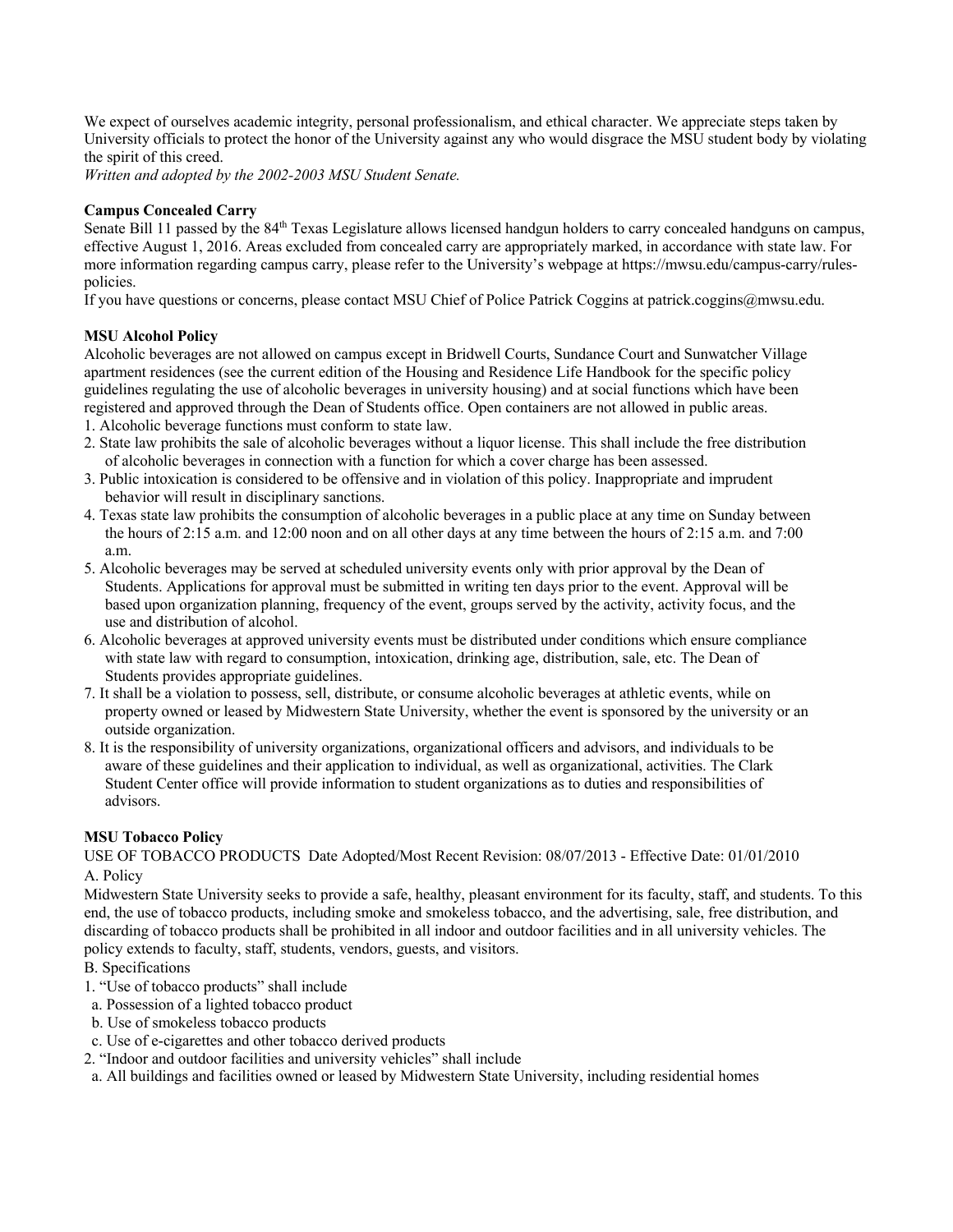- b. All outdoor areas owned or leased by Midwestern State University, including the grounds of the Main Campus and the South Campus and the grounds of residential homes owned by the university
- c. All university-owned or leased vehicles, including cars, pick-up trucks, vans, box trucks, and carts
- d. All private vehicles parked on property owned or leased by Midwestern State University
- C. Enforcement
- 1. It is the responsibility of all members of the campus community & campus visitors to observe the provisions of this policy.
- 2. It is the responsibility of all students, faculty, staff, and campus visitors to uphold the honor of the university by affirming its commitment to this policy.
- 3. Courtesy and consideration will be exercised when informing violators of this policy. No person will be retaliated against for informing others of the policy or asking others to comply with the policy.
- 4. A complaint against a violator who fails to comply with the policy after being asked by another to do so, may be referred to a provost, vice president, associate vice president, dean, or director. Appropriate disciplinary action may be applied to a violator against whom multiple complaints have been received.

### **Students with Disabilities and Medical Concerns**

Reasonable accommodations are provided for students who have documented physical, learning, and other disabilities. Students with any medical concerns, present or future, may speak privately with the instructor. Accommodations can be made after conversation and students may review the Materials Safety Data Sheets to present to a doctor.

# **COVID-19 Related Policies**

Masks are not required, yet are strongly encouraged by MSU and CDC guidelines for both vaccinated and unvaccinated. In class, it is best to arrange the classroom to maintain reasonable distancing. Regular cleaning will take place in class by students and staff. All students should follow university guidelines on reporting of illness, quarantine, and changes to policy. Zoom is available if under quarantine and through prior conversation with Instructor.

See link below for more information.

https://msutexas.edu/coronavirus/index.php https://www.wichitafallstx.gov/2088/COVID-19

### **Other**

- Food and drink are not acceptable in class. If you have bottled drinks or snacks, bring them in a sealed bag and they can be taken into the hallway during breaks.
- No open toed shoes or sandals, due to safety concerns.
- No solvent based media in Drawing Classrooms allowed.
- No aerosols in Drawing Classroom; spray outside of the building, 100 ft from any entryway.
- Open studio hours for the Drawing area is generally 7 am 1:30 am (see posted signage for full hours). Students are not to be alone in rooms. Use M-cards or passcode to access if locked.
- In case of accident involving physical injury, report immediately to instructor or main office, or call police.
- Headphones are not acceptable. Anyone can, however, bring in music to play; be sensitive to others in the room.
- Talking while working is also ok, if not a distraction to the class. There will be no talking while I am giving instruction, lectures, one-on-one help during studio time, etc. Talking during critique must pertain to the discussion.
- Also, make sure your cell phones are off; no texting. No audio or video recording.
- We will have breaks during class. Do not leave unexpectedly. If you have an emergency or need to leave early, talk to me before doing so.
- Clean up is always required. Do not leave until you clean up your individual area. This includes clean up outside of class hours, weekends, etc.

### **Course Calendar**

| Week 1 |      | January 10 | intro, materials, slide show, semester plans |
|--------|------|------------|----------------------------------------------|
|        |      | January 12 | Gesture, Sighting and Measuring              |
| Week 2 |      | January 17 | MLK Jr Day                                   |
|        |      | January 19 | Gesture, Sighting and Measuring              |
| Week 3 |      | January 24 | Gesture, Sighting and Measuring              |
|        | crit | January 26 | Sighting and Measuring Review                |
| Week 4 |      | January 31 | Form Building $-$ Cylinder                   |